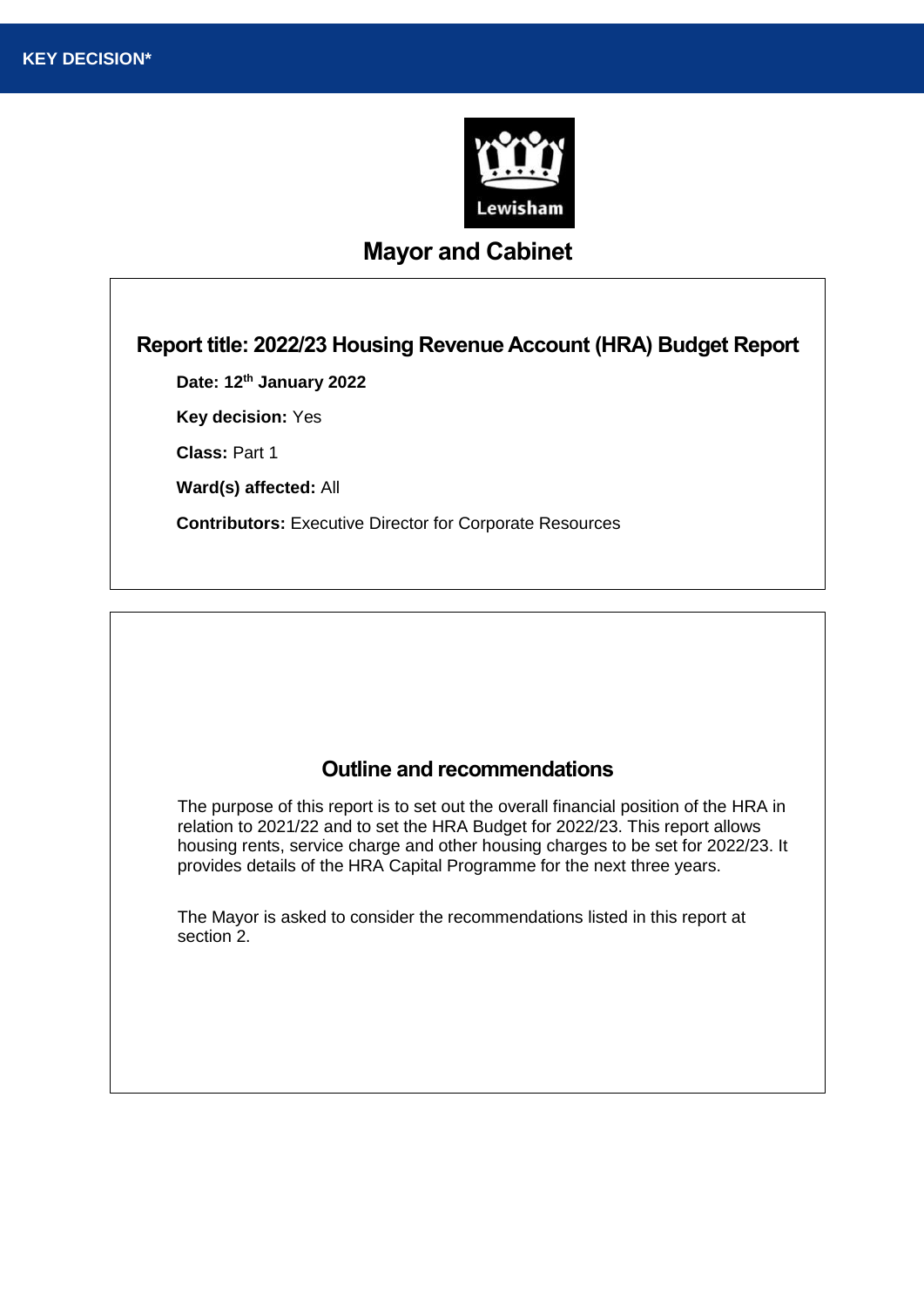# **Timeline of engagement and decision-making**

 $10<sup>th</sup>$  November 2021 – Pinnacle consultation with residents

 $24<sup>th</sup>$  November 2021 – Lewisham Homes consultation with residents

9<sup>th</sup> December 2021 – Housing Revenue Account (HRA) – Rent Setting report presented to Housing Select Committee

## **1. Summary**

- 1.1 This report sets out the context and range of budget assumptions which Council is required to agree to enable it set a balanced HRA budget for 2022/23. These include the following:
- 1.2 Housing
	- A proposed rent increase of 4.1% (an average of £4.07 per week) in respect of dwelling rents, 4.1% (average £3.27 per week) in respect of hostels, and a range of other proposed changes to service charges. The proposed annual expenditure for the Housing Revenue Account is £304.0m, including the capital and new build programme, for 2022/23;
- 1.3 HRA Capital
	- The proposed Capital Programme (Housing Revenue Account) budget for 2022/23 to 2026/27 of £723.1m, of which £209.6m is for 2022/23;
- 1.4 Damp & Disrepair
- 1.4.1 Following on from recent issues highlighted, an action plan has been developed to manage the problems related to damp and disrepair. These include undertaking property MOT's, to fully identify damp & disrepair within the Councils stock managed by Lewisham Homes with the target of completing 1,000 MOT's by the end of March 2022.
- 1.4.2 Lewisham Homes are also conducting urgent reviews and physical inspections of every property on their damp and disrepair logs.
- 1.4.3 Once the results of the MOT's/surveys are known, repairs and follow-up actions will be taken to resolve the issues. This may require the allocation of additional resources of up to £1.0m which are not currently forecast within the current HRA budget allocations. Discussions are on-going with Lewisham Homes on how to fund this request.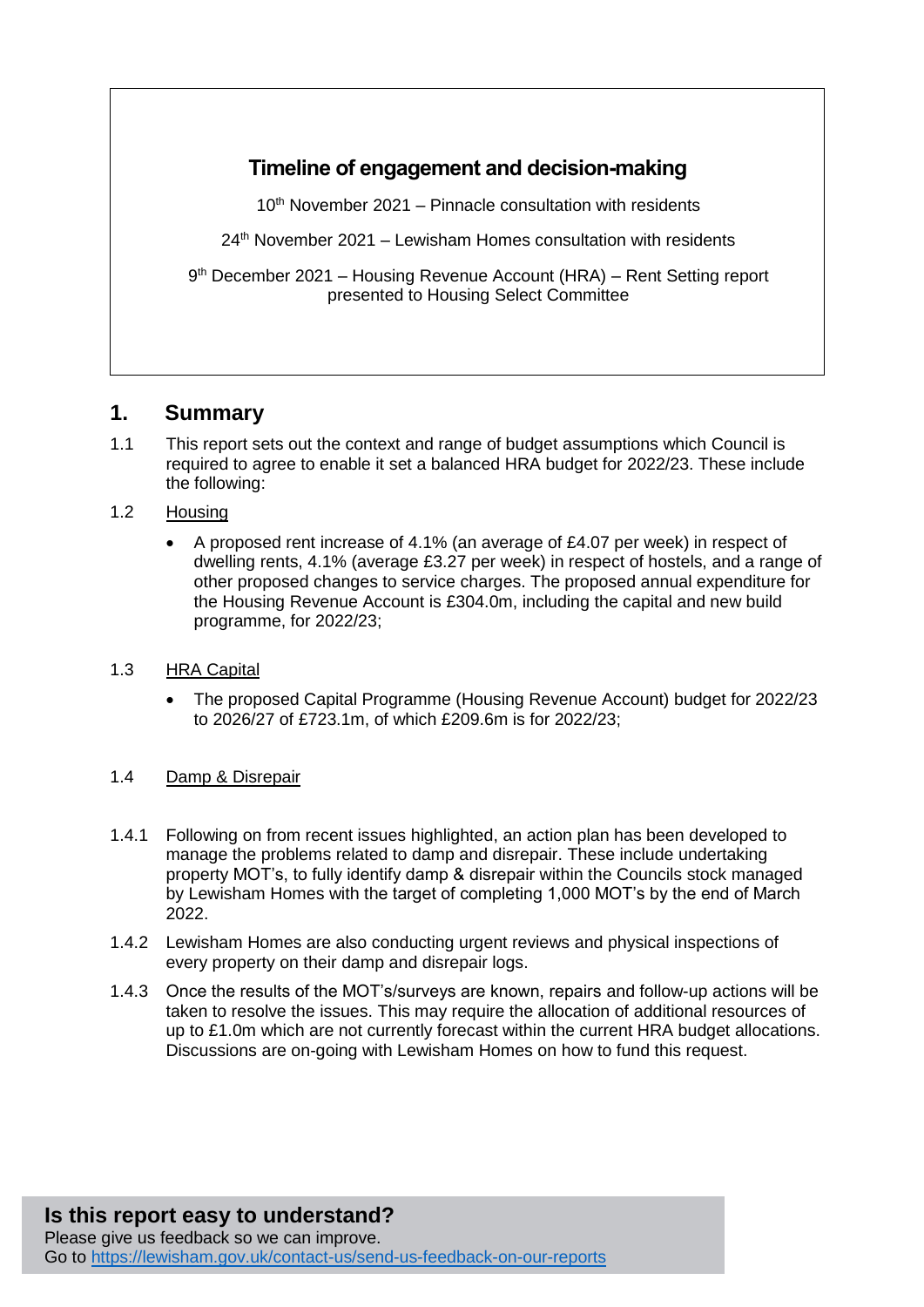# **2. Recommendations**

- 2.1.1 It is recommended that the Mayor considers the comments of the Housing Select Committee.
- 2.2 That, having considered the views of those consulted on the budget, and subject to proper process, as required the Mayor;

### **Housing Revenue Account**

- 2.3 notes the consultation report on service charges to tenants' and leaseholders in the Brockley area, presented to area panel members on 10<sup>th</sup> November 2021, as attached at Appendix 3;
- 2.4 notes the consultation report on service charges to tenants' and leaseholders and the Lewisham Homes budget strategy presented to area panel members on 24<sup>th</sup> November 2021 as attached at Appendix 4;
- 2.5 sets an increase in dwelling rents of 4.1% (an average of £4.07 per week) as per the formula rent calculations outlined in section 4 of this report;
- 2.6 sets an increase in the hostels accommodation charge by 4.1% (or £3.27 per week), in accordance with formula rent calculations;
- 2.7 approves the following average weekly increases/decreases for dwellings for:
- 2.7.1 service charges to non-Lewisham Homes managed dwellings (Brockley) to ensure full cost recovery and 5.90% inflationary uplift for 2022/23;

| $\bullet$ | caretaking            | 5.90% | (E0.29) |
|-----------|-----------------------|-------|---------|
| $\bullet$ | grounds               | 5.90% | (E0.13) |
| $\bullet$ | communal lighting     | 5.90% | (E0.08) |
| $\bullet$ | bulk waste collection | 5.90% | (E0.09) |
| $\bullet$ | window cleaning       | 5.90% | (E0.01) |
| $\bullet$ | tenants' levy         | 0.00% | (E0.00) |
|           |                       |       |         |

2.7.2 service charges to Lewisham Homes managed dwellings:

|           | caretaking          | 4.00%    | (E0.27) |
|-----------|---------------------|----------|---------|
| $\bullet$ | grounds             | 4.00%    | (E0.09) |
| $\bullet$ | window cleaning     | 8.00%    | (E0.01) |
| $\bullet$ | communal lighting   | 20.00%   | (E0.21) |
| $\bullet$ | block pest control  | 15.00%   | (E0.27) |
|           | waste collection    | 0.00%    | (E0.00) |
| $\bullet$ | heating & hot water | 10.00%   | (E1.05) |
| $\bullet$ | tenants' levy       | $0.00\%$ | (E0.00) |
| $\bullet$ | bulk waste disposal | 4.00%    | (E0.03) |
|           | sheltered housing   | $0.00\%$ | (£0.00) |

2.7.3 approves the following average weekly percentage changes for hostels and shared temporary units for;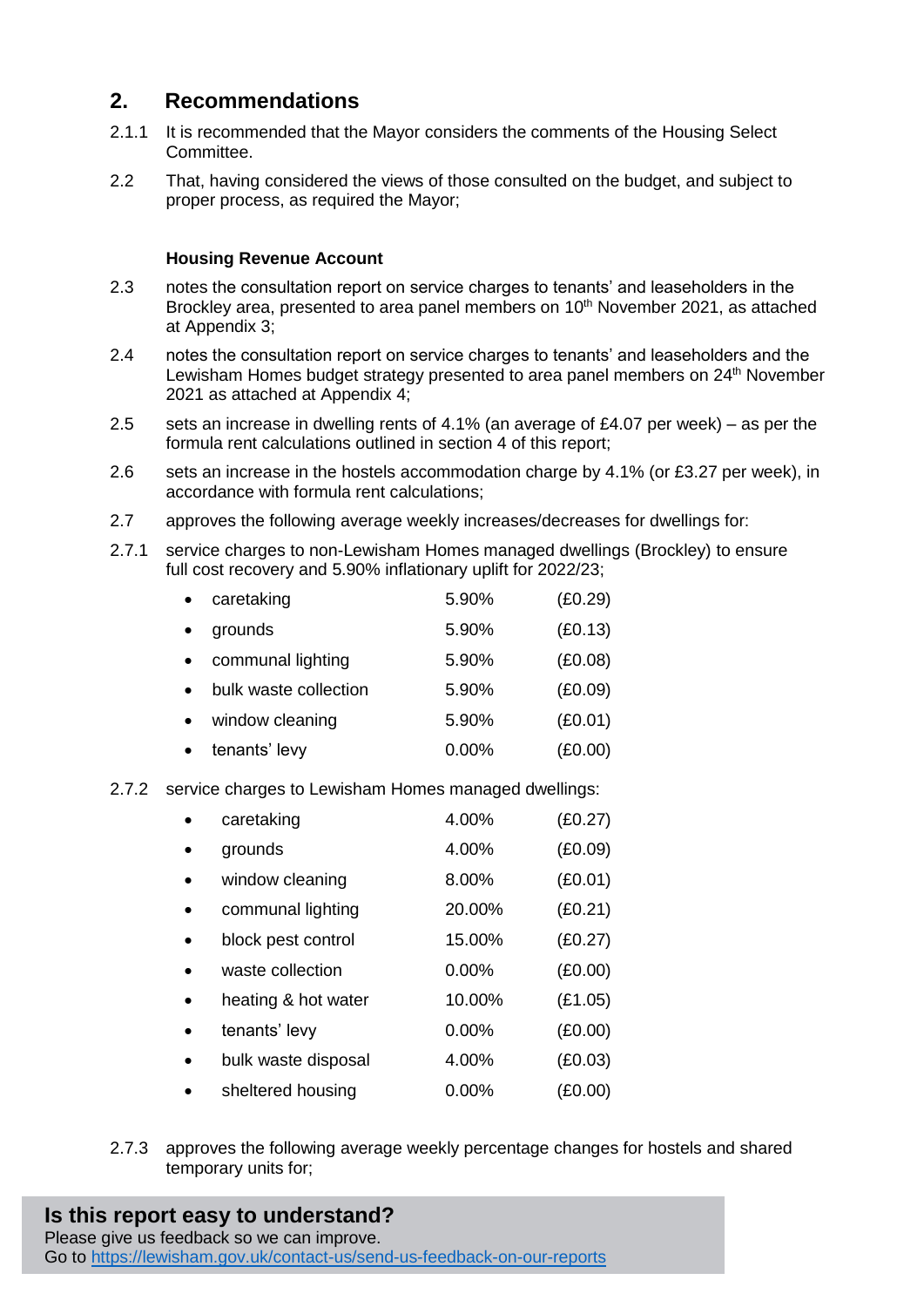- service charges (hostels) caretaking etc.; no change
- energy cost increases for heat, light & power; no change
- water charges increase; no change
- 2.7.4 approves an increase in garage rents by 4.9% (£0.77 per week) for Brockley and Lewisham Homes residents as outlined in Appendix 6;
- 2.7.5 notes that the budgeted expenditure for the Housing Revenue Account (HRA) for 2022/23 is £304.0m, split £94.4m revenue and £209.6m capital, which includes the decent homes and new build programmes;
- 2.7.6 agrees the HRA budget strategy cut proposals in order to achieve a balanced budget in 2022/23, as attached at Appendix 1;
- 2.7.7 agrees to write off twenty-one cases of Former Tenants' Arrears as set out in paragraphs 4.25 to 4.28 and Appendix 7, totalling £365,462.94;

## **HRA Capital Programme**

- 2.7.8 notes the 2021/22 Quarter 2 HRA Capital Programme monitoring position and the Capital Programme potential future schemes and resources as set out in section 5 of this report;
- 2.7.9 notes the significant proposed rise in prudential borrowing of more than £397.5m by 2026/27, primarily to fund the Building for Lewisham programme capital plans;
- 2.7.10 approves the 2022/23 to 2026/27 HRA Capital Programme of £723.1m, as set out in section 5 of this report.

## **3. Policy Context**

3.1 The Council's strategy and priorities drive the Budget with changes in resource allocation determined in accordance with policies and strategy. The Council launched its new Corporate Strategy in 2019, with seven corporate priorities as stated below:

#### Corporate Priorities

- **Open Lewisham** Lewisham will be a place where diversity and cultural heritage is recognised as a strength and is celebrated.
- **Tackling the housing crisis** Everyone has a decent home that is secure and affordable.
- **Giving children and young people the best start in life** Every child has access to an outstanding and inspiring education, and is given the support they need to keep them safe, well and able to achieve their full potential.
- **Building and inclusive local economy -** Everyone can access high-quality job opportunities, with decent pay and security in our thriving and inclusive local economy.
- **Delivering and defending health, social care and support** Ensuring everyone receives the health, mental health, social care and support services they need.
- **Making Lewisham greener**  Everyone enjoys our green spaces, and benefits from a healthy environment as we work to protect and improve our local environment.
- **Building safer communities**  Every resident feels safe and secure living here as we work together towards a borough free from the fear of crime.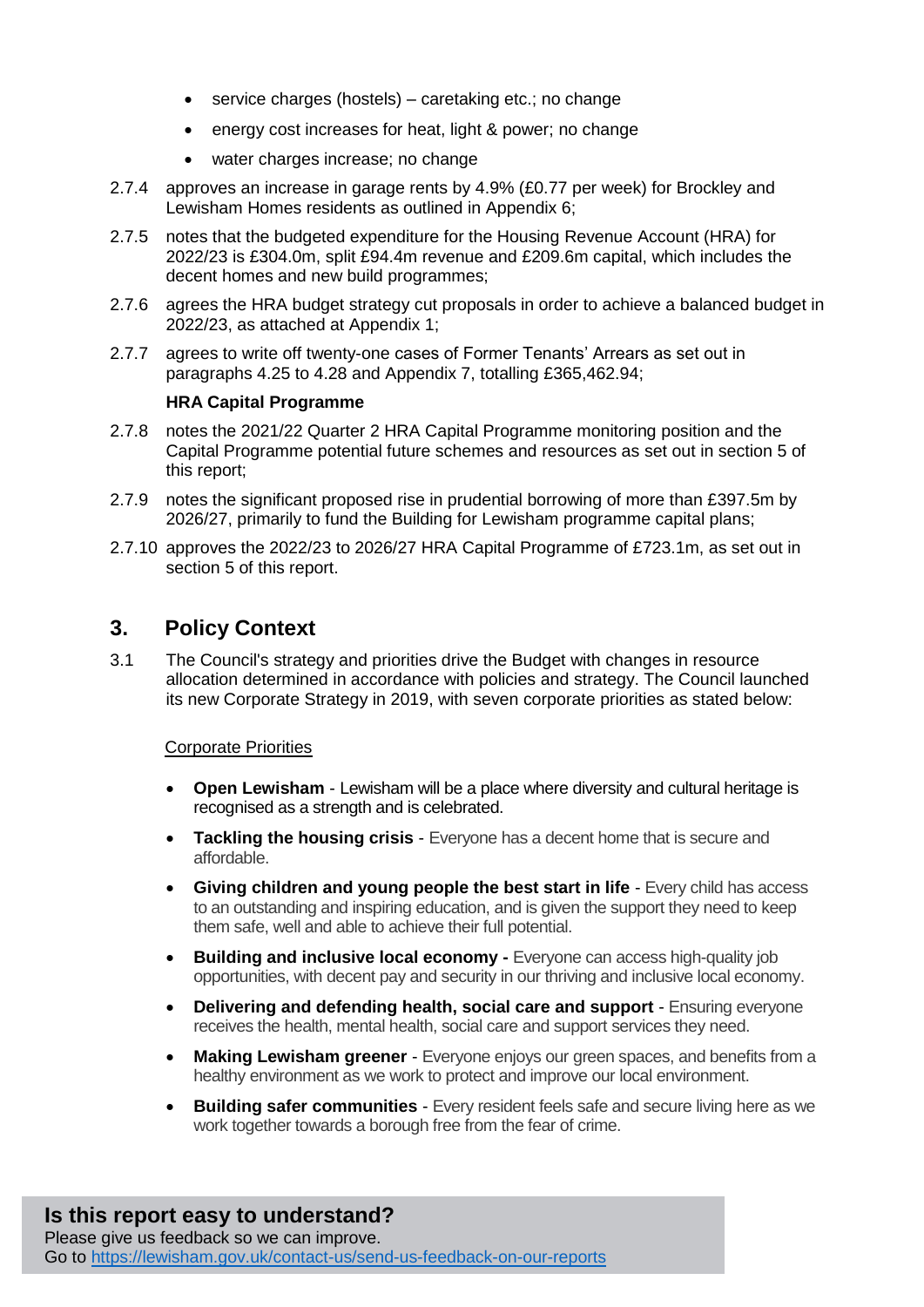### Values

- 3.2 Values are critical to the Council's role as an employer, regulator, and securer of services and steward of public funds. The Council's values shape interactions and behaviours across the organisational hierarchy, between officers, and members, between the council and partners and between the council and citizens. In taking forward the Council's Budget Strategy, we are guided by the Council's four core values:
	- We put service to the public first.
	- We respect all people and all communities.
	- We invest in employees.
	- We are open, honest, and fair in all we do.

# **4. Housing Revenue Account (HRA)**

- 4.1 The budgeted expenditure for the HRA in 2022/23 is £304.0m, including the capital and new build programme.
- 4.2 It is structured as follows:
	- Update on the HRA financial position for 2022/23;
	- Update on the HRA Business Plan: and
	- Future Years' Forecast.

## **Update on the HRA financial position for 2021/22**

4.3 The HRA is budgeted to spend over £100m in 2021/22. The latest forecast on the HRA for 2021/22, is that net expenditure can be contained within budget by the year end. There are currently reported pressures in both income and expenditure which can, if necessary, be mitigated by the use of once-off contingencies, reserves and revenue working balances. Expenditure against repairs & maintenance budgets is expected to be contained within the sums allocated.

#### **Update on the HRA Business Plan**

- 4.4 The Housing self-financing system was implemented on 1 April 2012 when the HRA subsidy scheme was abolished. The 30 year financial model has been developed based on current management arrangements and rental income estimates, updated for efficiencies and cost pressures. In addition, policy objectives such as sheltered housing and new build plans are incorporated into the modelling.
- 4.5 The plan underwent a major revision in 2015 for a 1% reduction in social rents applied each year for four years from 2016/17 to 2019/20. The impact of the change was a loss of actual rental income of £2.8m when measured against the actual rent roll for the 4 financial years. A loss of £25m against the budgeted resources for the same period and an overall loss of resources assessed at £374.0m over the life of the 30 year business plan.
- 4.6 The HRA financial model has been further updated for current guidance that from April 2020 government allows councils with social housing stock to return to the previous formula rent method of rent increase calculations until at least 2025. This method of rent increase is based on prior September's CPI + 1%. This has been implemented in Lewisham and become effective for rental increases applied from April 2020 onwards.

# **Is this report easy to understand?**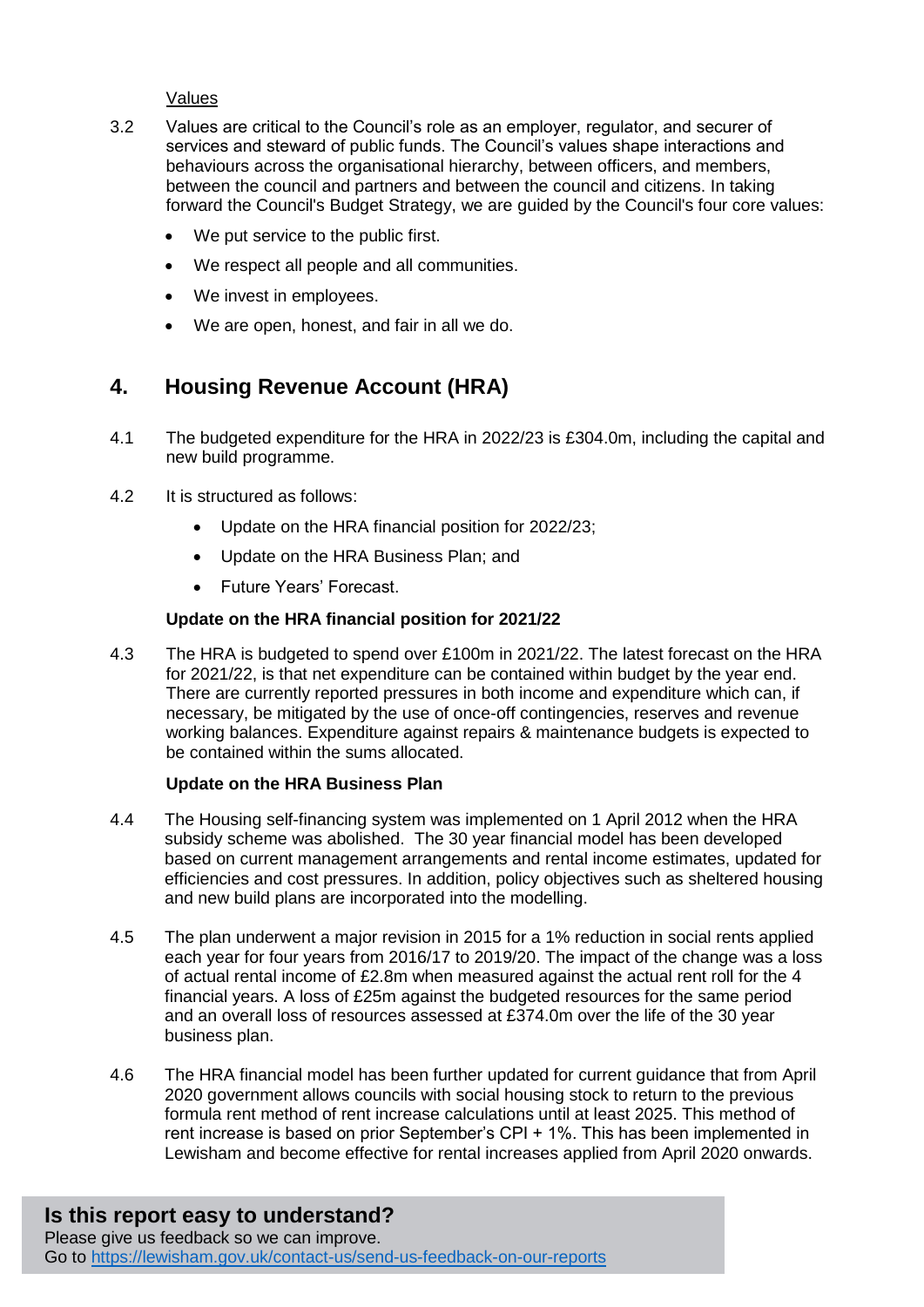For financial year 2022/23, as the September 2021 CPI was 3.1%, the overall increase will be 4.1% (3.1% + 1.0%).

- 4.6.1 The Government's inflation target for the United Kingdom is defined in terms of the Consumer Price Index (CPI) measure of inflation which excludes mortgage interest payments. Since April 2011, the CPI has also been used for the indexation of benefits, tax credits, and public service pensions.
- 4.6.2 For financial planning purposes, the HRA is assuming average pay inflation of 2% per annum, based on the Governments CPI Inflation target. Non-pay inflation is also based on the Governments CPI inflation target of 2.0% per annum.
- 4.6.3 In addition to the above inflationary uplifts, the HRA model has also allocated additional resources to cover the increase in employers National Insurance contributions of 1.5% from April 2022. Current estimates are this this will cost the HRA approximately £228k in 2022/23.
- 4.7 In order to protect the business plan and provide the same level of investment and services, any reduction in income will need to be off-set though increased efficiencies and reprioritisation of investment requirements across stock condition and/or development plans.
- 4.8 A review of current investment needs and priorities has been undertaken, based on updated surveys and inflation estimates. This includes assumptions on future liabilities, such as maintaining decent homes, fire programme, sustainability, planned works and improvements, cuts, and other requirements. These assumptions have been used to inform the resource need and identify potential gaps in funding and opportunities for additional income and grants. Work is continually ongoing to identify and update investment needs. As this work is completed and updated information becomes available, which includes the results of the damp and disrepair MOTs, the resource needs will be updated which may affect future requirements.
- 4.9 The plan also contains costs associated with the new build programme currently being implemented by the authority. Table A1 provides an illustration of the expected HRA budget for the next five years, which includes the current 4.1% rent increase estimates for 2022/23. The HRA debt cap which was imposed when the self-financing regime was implemented (£127.3m) has now been abolished. The HRA will now be subject to prudential borrowing rules (as per the General Fund).

| <b>HRA Income &amp; Expenditure</b><br><b>Estimates - 5 year Forecast</b> | 2022/23 | 2023/24 | 2024/25 | 2025/26 | 2026/27 |
|---------------------------------------------------------------------------|---------|---------|---------|---------|---------|
|                                                                           | £m      | Em      | £m      | £m      | Em      |
| <b>Income</b>                                                             |         |         |         |         |         |
| Rental income                                                             | (74.1)  | (79.1)  | (82.1)  | (87.9)  | (91.4)  |
| Tenants service charge income                                             | (6.6)   | (6.7)   | (6.8)   | (6.9)   | (7.0)   |

## **Table A1: Update on the HRA Business Plan**

# **Is this report easy to understand?**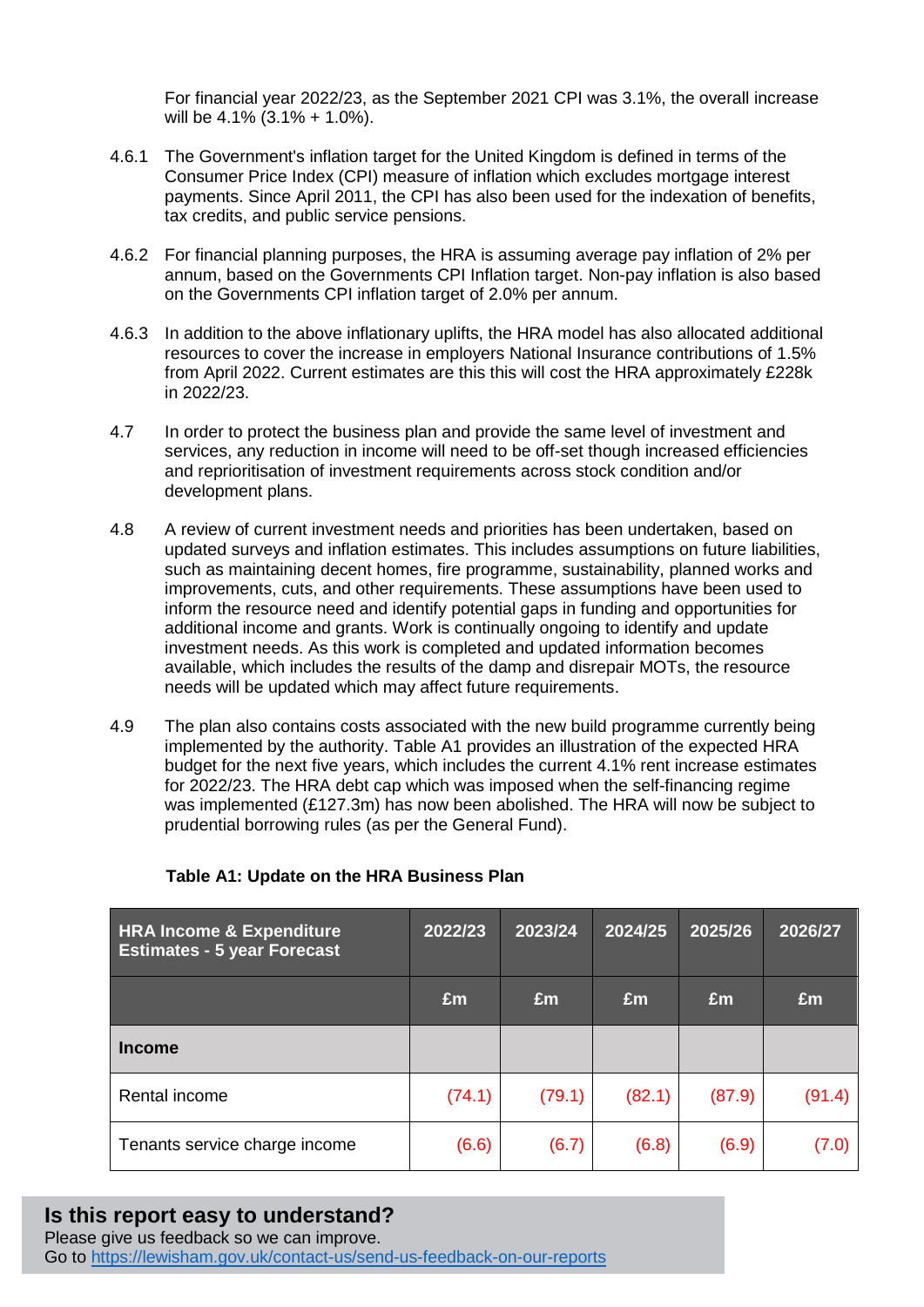| Leasehold service charge income             | (5.7)  | (5.9)   | (6.0)   | (6.1)   | (6.2)   |
|---------------------------------------------|--------|---------|---------|---------|---------|
| Hostel charges and grant income             | (1.4)  | (1.4)   | (1.4)   | (1.5)   | (1.5)   |
| Major Works recoveries                      | (6.0)  | (6.2)   | (6.3)   | (6.4)   | (6.5)   |
| Other income                                | (1.3)  | (1.7)   | (1.7)   | (1.7)   | (1.7)   |
| Interest earned on balances                 | (0.1)  | (0.1)   | (0.1)   | (0.1)   | (0.1)   |
| <b>Total Income</b>                         | (95.2) | (101.1) | (104.4) | (110.6) | (114.4) |
|                                             |        |         |         |         |         |
| <b>Expenditure</b>                          |        |         |         |         |         |
| Management costs                            | 38.5   | 40.6    | 41.4    | 43.3    | 44.4    |
| Repairs & maintenance                       | 15.7   | 15.9    | 16.1    | 16.3    | 16.5    |
| <b>PFI Costs</b>                            | 7.4    | 7.9     | 8.4     | 8.6     | 8.9     |
| Interest & other finance costs              | 5.5    | 10.5    | 14.7    | 16.7    | 18.3    |
| Depreciation                                | 24.4   | 24.9    | 25.4    | 25.8    | 26.3    |
| Revenue Contribution to Capital             | 2.9    | 0.7     | 0.0     | 0.0     | 0.0     |
| <b>Total Expenditure</b>                    | 94.4   | 100.5   | 106.0   | 110.7   | 114.4   |
|                                             |        |         |         |         |         |
| Surplus/(deficit)                           | 0.8    | 0.6     | (1.6)   | (0.1)   | 0.0     |
|                                             |        |         |         |         |         |
| Opening HRA reserves                        | 7.2    | 8.0     | 8.6     | 7.0     | 6.9     |
| Contribution to/(Drawdown) from<br>reserves | 0.8    | 0.6     | (1.6)   | (0.1)   | 0.0     |
| <b>Closing HRA Reserves</b>                 | 8.0    | 8.6     | 7.0     | 6.9     | 6.9     |
|                                             |        |         |         |         |         |

## **Is this report easy to understand?** Please give us feedback so we can improve. Go to<https://lewisham.gov.uk/contact-us/send-us-feedback-on-our-reports>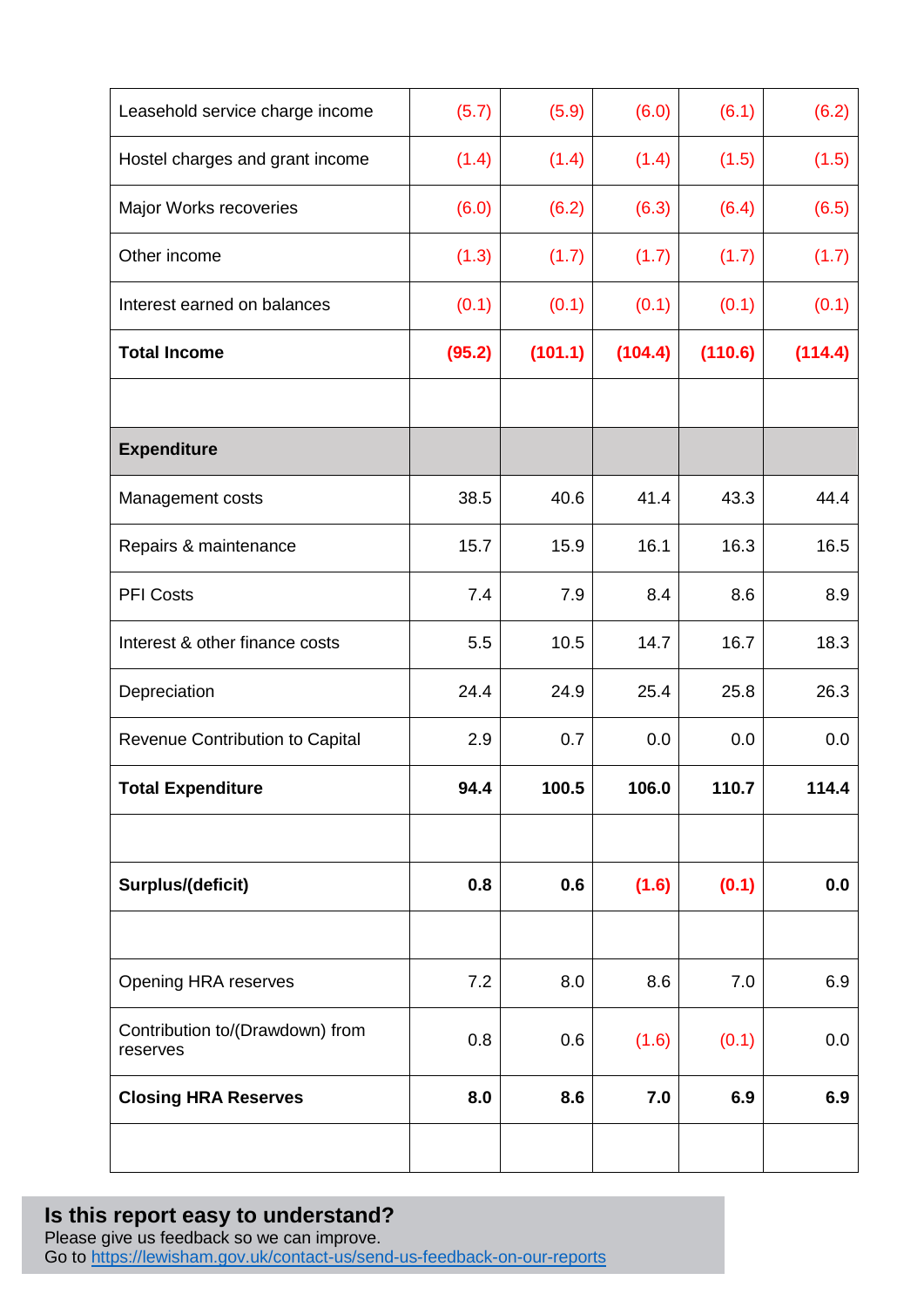| <b>Forecast Capital Programme &amp; Funding</b>                  |         |                |                |             |             |  |
|------------------------------------------------------------------|---------|----------------|----------------|-------------|-------------|--|
| Capital programme (including decent<br>Homes)                    | 88.4    | 66.8           | 68.1           | 69.5        | 54.9        |  |
| New Build construction & on-going<br>costs                       | 121.2   | 129.3          | 67.5           | 20.7        | 35.5        |  |
| <b>Total Capital Expenditure</b>                                 | 209.6   | 196.1          | 135.6          | 90.2        | 90.4        |  |
|                                                                  |         |                |                |             |             |  |
| <b>Capital Programme Funded By:</b>                              |         |                |                |             |             |  |
| <b>MRR Opening Balance</b>                                       | (0.1)   | 0.0            | 0.0            | 0.0         | 0.0         |  |
| Revenue Contribution to Capital                                  | (2.9)   | (0.7)          | 0.0            | 0.0         | 0.0         |  |
| Depreciation                                                     | (24.4)  | (24.9)         | (25.4)         | (25.8)      | (26.3)      |  |
| <b>GLA Grants</b>                                                | (40.2)  | (15.8)         | (19.2)         | (13.5)      | (15.3)      |  |
| <b>RTB Receipts</b>                                              | (9.1)   | (13.5)         | (4.4)          | (0.1)       | 0.0         |  |
| Sale Receipts                                                    | (3.5)   | (1.1)          | (16.9)         | (20.7)      | (0.4)       |  |
| <b>Other Receipts</b>                                            | (20.0)  | $\overline{0}$ | $\overline{0}$ | $\mathbf 0$ | $\mathbf 0$ |  |
| Borrowing                                                        | (109.4) | (140.0)        | (69.7)         | (30.0)      | (48.4)      |  |
| <b>Total Capital Funding</b>                                     | (209.6) | (196.1)        | (135.6)        | (90.2)      | (90.4)      |  |
|                                                                  |         |                |                |             |             |  |
| <b>Capital shortfall</b>                                         | 0.0     | 0.0            | 0.0            | 0.0         | 0.0         |  |
|                                                                  |         |                |                |             |             |  |
| <b>HRA Actual Debt Level (Forecast)</b>                          | 192.0   | 332.0          | 401.8          | 431.8       | 480.0       |  |
| <b>HRA Self-financing Settlement Debt</b><br>Level (was £127.3m) | n/a     | n/a            | n/a            | n/a         | n/a         |  |

## **Is this report easy to understand?** Please give us feedback so we can improve. Go to<https://lewisham.gov.uk/contact-us/send-us-feedback-on-our-reports>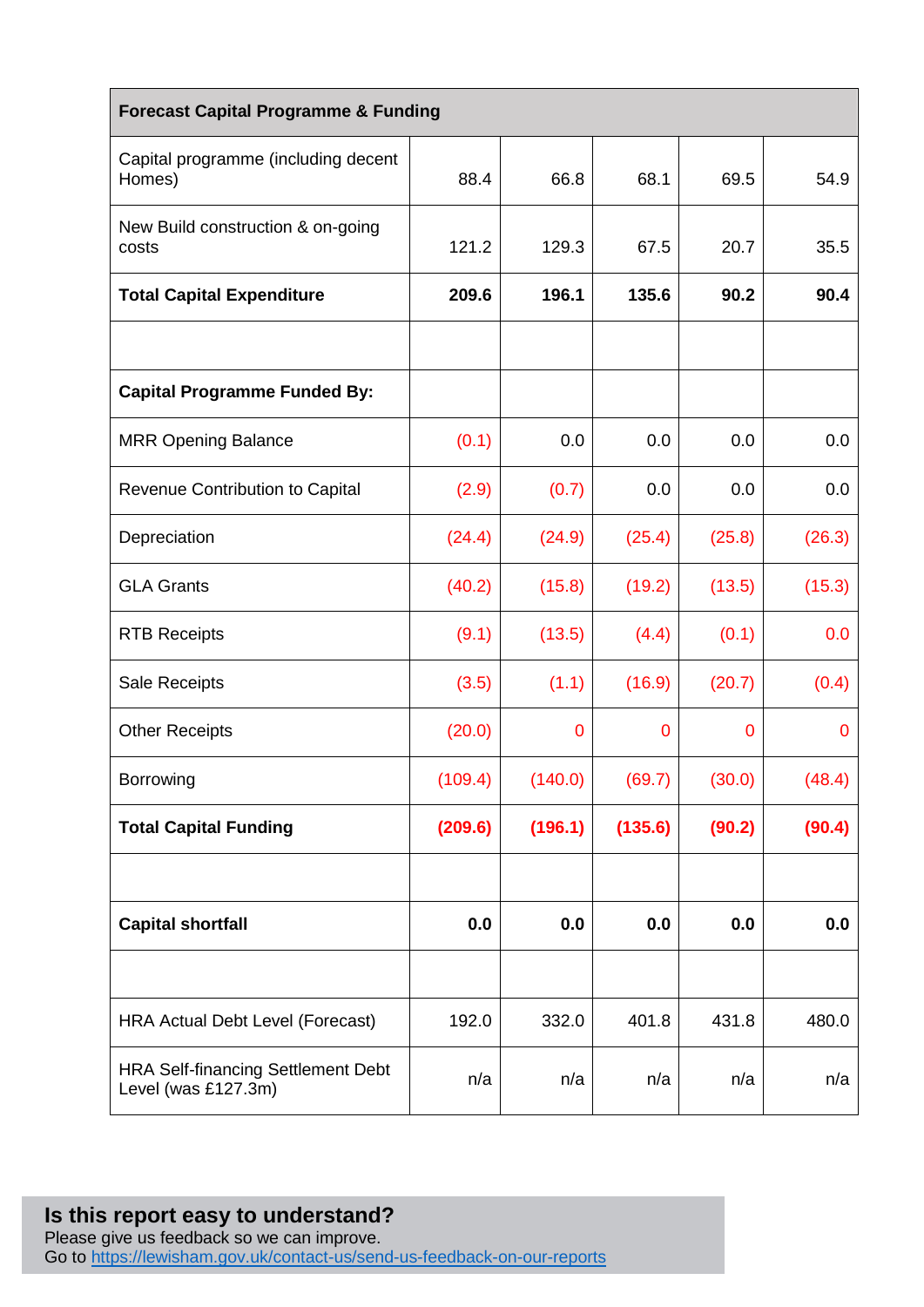4.10 As can be seen from the above table, the expected total expenditure, before financing, for the HRA in 2022/23 is £304.0m, comprising £94.4m operational costs and £209.6m capital and new build costs.

### **Future Years' Forecast**

- 4.11 The key purpose of the proposed HRA budget is to ensure that there are sufficient resources to support lifecycle works, such as; repairs and maintenance, the Decent Homes programme and, a key priority for the current administration, delivery of new social homes in the borough.
- 4.12 There is an ongoing process to identify opportunities for efficiencies to deliver services for improved value for money and this is described in Appendix 1. Although no direct savings have been identified so far for 2022/23, any savings and efficiencies delivered against the HRA business model and future budgets can be re-invested to off-set constrained rent rises or to help bridge any investment gap identified. Discussions are ongoing to identify appropriate savings. For example, there is already an assumed reduction in the Lewisham Homes fee in 2022/23 to reflect stock losses through Right to Buy Sales.
- 4.13 Separate reports which set out in detail the proposals relating to service charges for Brockley and Lewisham Homes residents are attached at Appendix 3 and Appendix 4, respectively.

#### Rental Income and allowances

- 4.14 Following completion of the legislative requirements for 4 years of rental contraction, Government have confirmed rents will return to the previous method of rent increase calculations for 2020/21 onwards. This is based on the previous formula rent calculation of CPI + 1%. This will be for a minimum 5 year period to financial year 2025/26. For the purpose of business and financial planning, it is assumed that that rental charges will be increased in line with this guidance.
- 4.15 At the present time, the financial models used by the council currently forecast future CPI to be 2.0% annually for the period 2023 to 2025 and would equate to an annual average increase of 3.0% to be applied to rents. It should be noted that any variation to the forecast CPI rate of 2% would affect the annual average forecasts stated above. For example a 0.5% movement in CPI would result in a £0.53pw change to the average rent increase.
- 4.16 CPI at September 2021 was 3.1%, therefore rents are expected to increase by 4.1% for 2022/23 (3.1% + 1%), and rise by CPI + 1% for at least the next 3 years to 2025, as per Government's policy for rent increases.
- 4.17 A 3.1% increase in average rents for 2022/23 will equate to an average increase of £4.07pw over a 52 week period. This will increase the full year average dwelling rent for the London Borough of Lewisham from £99.19 to £103.26 per week (pw). The proposed increase will result in additional income of £2.952m to the HRA when compared to 2021/22 income levels.
- 4.18 A rent rise higher than the rent limit calculation, set by Government, will result in additional recharges to the HRA via the Housing Benefit (HB) subsidy limitation charges. Any rise above this level will be lost through additional limitation recharges and therefore result in no benefit to the HRA.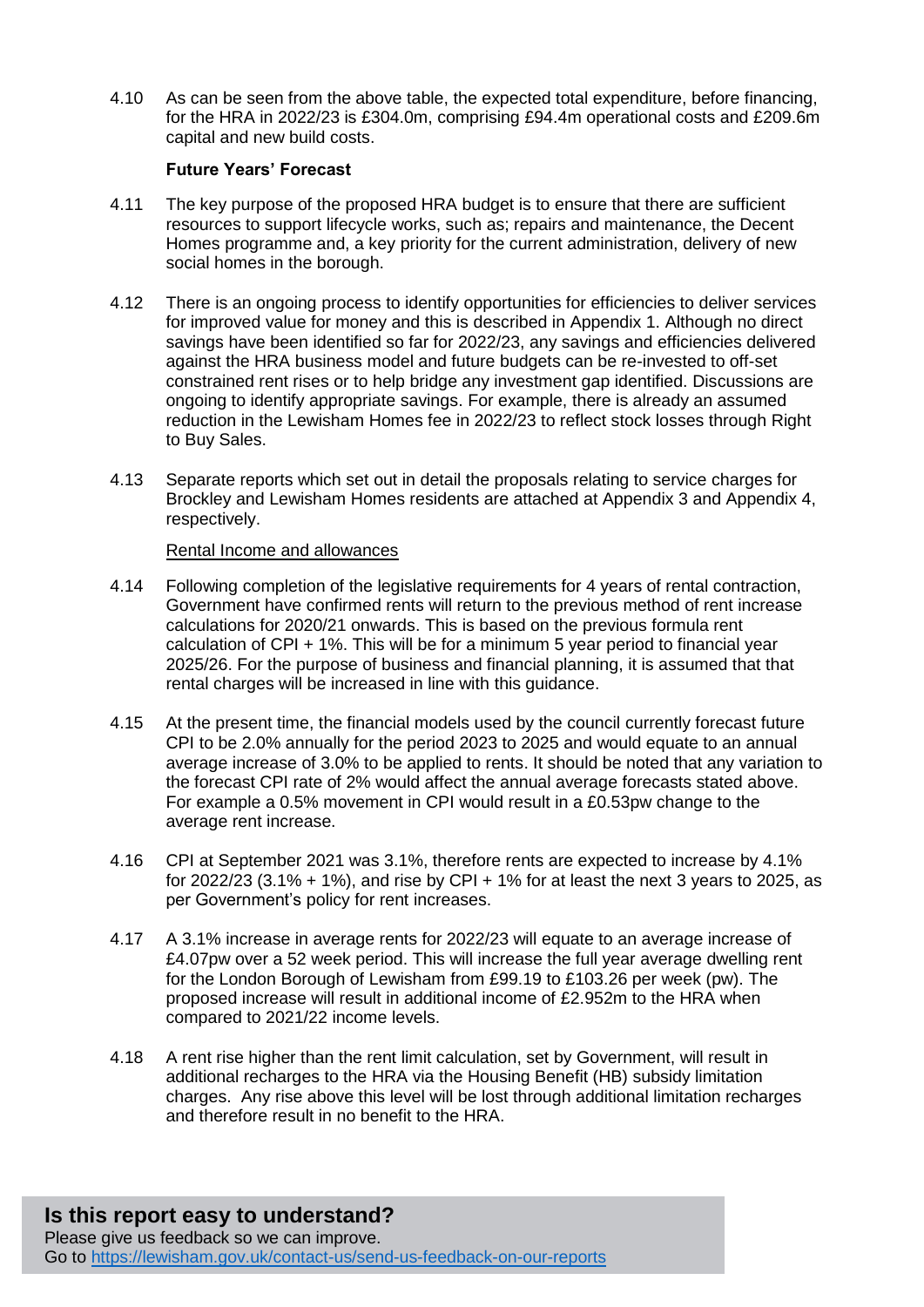- 4.19 Tenants were asked to provide comments and feedback on the proposed rent changes and illustration for inclusion in the Mayor and Cabinet budget report at meetings held with Brockley PFI and Lewisham Homes tenants. Full details of residents feedback, additional comments received, minutes of meetings and the response to the additional comments received are contained in Appendix 2.
- 4.20 The main comments received from Lewisham Homes' residents concerning the proposals for rents and garages was that there are issues of affordability given the current pandemic and increase in unemployment. The main comments regarding service charges were questioning value for money as charges are increasing but service delivery is not improving.
- 4.21 Comments received from the RB3 Brockley residents were in a similar vain to the Lewisham Homes residents comments regarding affordability and value for money concerning the proposals for rents, garages and service charges.
- 4.22 Details of the options for the rent & service charge changes for 2022/23 were presented to the Housing Select Committee on 9<sup>th</sup> December 2021. The committee noted the contents of the report.
- 4.23 Having regard to the outcomes of the consultations held in November 2021 as set out above (and with more detail in Appendices 2, 3, and 4), the Mayor is asked to make a recommendation to full Council that a 4.1% rent increase be agreed as per the rent calculation formula. The new average rent for 2022/23 is likely to be in the region of £103.26pw, an increase of approximately £4.07pw from 2021/22 levels.

#### Other Associated Charges

4.24 There are a range of other associated charges. These include: garage rents, tenants levy, hostels, Linkline, private sector leasing, heating and hot water. These charges and any proposed changes to them for 2022/23 are set out in detail in Appendix 5.

#### Former Tenant Arrears Write Offs

- 4.25 The HRA self-financing of 2012 means that the Council now has considerably greater control over the long term planning of its Housing Revenue Account, and this longer term focus has allowed excellent progress to be made in delivering investment into new Council homes for the first time in 30 years.
- 4.26 As part of the annual review of the HRA and the setting of associated budgets, this long term focus also requires officers to review both the assumptions that underpin long term plans and the operational performance of delivering that plan. In that regard it is important for officers to consider at this time the likelihood of recovering all of the income to which the Council is due.
- 4.27 Lewisham Homes have improved the way its income collection processes work and has addressed the majority of historic arrears cases. The percentage of rent collected in 2020/21 was 98.69% and at the latest update, 99.04% had been collected in the current financial year. This high income collection rate strengthens the performance of the HRA and enables greater levels of investment for both existing residents and to build the new Council homes Lewisham so desperately needs.
- 4.28 However, there remains a limited number of historic bad debt cases in which Lewisham Homes, despite exhausting all possible options, has been unable to collect. In total there are 29 such cases, some of which date back more than a decade, which in total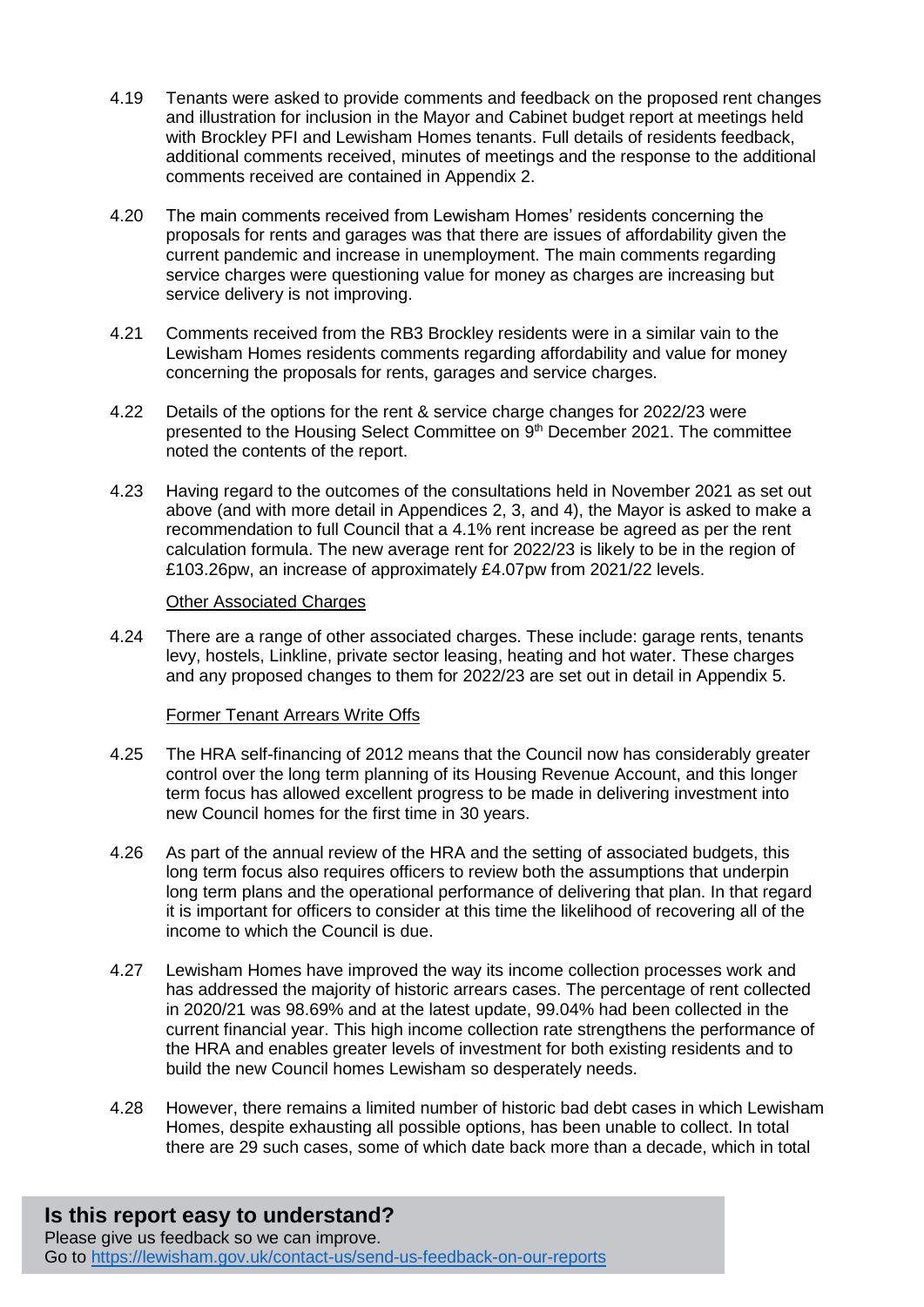constitute outstanding arrears of £365,462.94. A summary of these cases is set out at Appendix 6. It is proposed that these are now written off.

## **Summary**

4.29 The gross budgeted expenditure for the HRA in 2022/23 is £304.0m, £94.4m revenue and £209.6m capital. Council is asked to approve a rent increase of 4.1% having considered tenant's feedback following consultation held in November 2021. The current average weekly rent is £99.19 in 2021/22. This will increase to £103.26pw in 2022/23.

# **5. HRA Capital Programme**

- 5.1 In reviewing the overall HRA financial position the Capital Programme has to be considered to ensure that any revenue implications of capital decisions are taken into account in building the revenue budget. The HRA Capital Programme budget for 2022/23 to 2026/27 is proposed at £723.1m of which £209.6m is for 2022/23.
- 5.2 This section of the report is structured as follows:
	- **•** Update on the 2021/22 HRA Capital Programme;
	- **•** Proposed HRA Capital Programme 2022/23 to 2024/25;

## **Update on 2021/22 Capital Programme**

- 5.3 Progress in delivering the 2021/22 Capital Programme has been reported to Mayor and Cabinet and the Public Accounts Select Committee throughout the year. The latest forecast projection for the HRA Capital programme was that there would be an under spend in the region of £21.8m. The cash flow for the development programme has been updated to reflect the revised P7 position and is currently forecast to spend in the region of £45.5m this financial year.
- 5.4 The forecast expenditure for the main capital programme is £57.8m or 73% of the overall programme allocation of £78.8m. Expenditure to date, at period 8 (November 2021), is £24.4m (31% of the programme). Budgets will be re-profiled accordingly. The final position on the general capital programme in 2020/21 was and underspend of £9.8m. The unspent resources were carried into 2021/22 and added to the £69m allocation.
- 5.5 The development team are currently reporting a forecast spend of £50.2m of which £45.5m relates to the Lewisham Homes managed HRA element of the development programme and £4.7m relates to the recently approved buyback programme managed by the Councils development team. Budgets will be re-profiled in period 9 accordingly and future year's budgets updated to match the slippage in the programme. Expenditure to date, at period 7 (October 2021) is £17.3m or 38% of the re-profiled Lewisham Homes programme.
- 5.6 The forecast under spends are in part, due to the impact of the Covid-19 pandemic where sites and works were paused at stages through the lockdowns of 2020 & 2021. In addition there have been labour and material shortages resulting from both the pandemic and also due to Brexit which have impacted on the pace of delivery. The Building for Lewisham programme and stock condition survey for the HRA capital programme are being reviewed. Delays in planned works will be rolled forward to future years and the plan updated to recover the delivery ambition.
- 5.7 The scale of the capital programme is growing in line with the Corporate Strategy priority for more homes. This is a significant and ambitious commitment and officers

# **Is this report easy to understand?**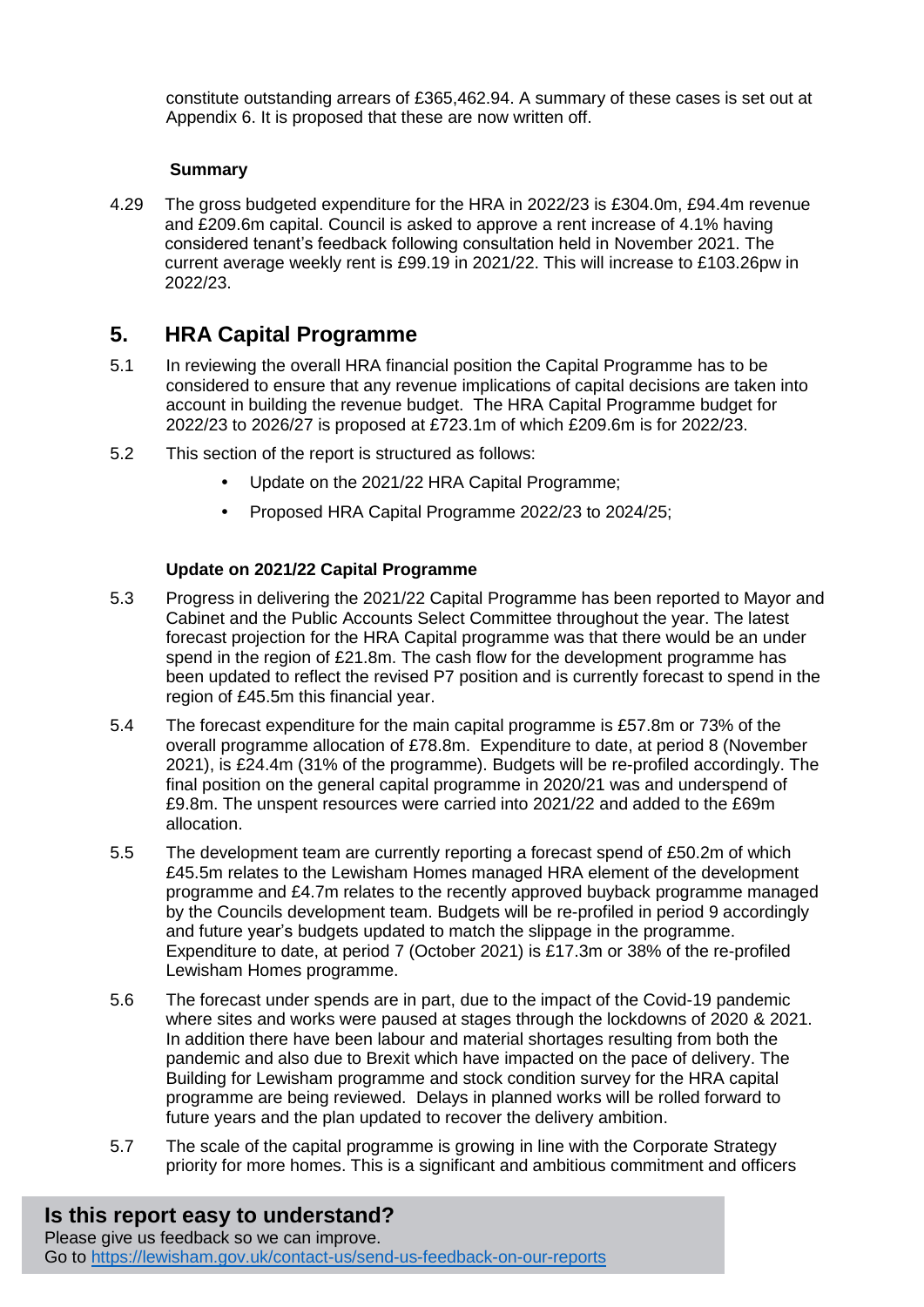are working to improve their profiling of this work as schemes and timing of their delivery change, in light of challenges over the last 18 months. Regular reviews and, where required, re-profiling of the programme will be undertaken with Lewisham Homes, with the next review scheduled for early 2022.

5.8 Importantly substantial external funding has been secured to support the delivery of the BfL programme through our partnership work with the GLA, NHS and OPE.

| 2021/22 Capital Programme                      | <b>Budget</b><br>(M&C Feb<br>2021) | Period 7/8<br>2021/22<br><b>Revised</b><br><b>Profile</b> | Spend to<br><b>31 Oct</b><br>2021 | <b>Spent to</b><br><b>Date</b><br>(Revised<br>Profile) |
|------------------------------------------------|------------------------------------|-----------------------------------------------------------|-----------------------------------|--------------------------------------------------------|
|                                                |                                    |                                                           | £m                                | %                                                      |
| <b>HOUSING REVENUE ACCOUNT</b>                 |                                    |                                                           |                                   |                                                        |
| Building for Lewisham Programme (BfL)          | 78.0                               | 50.2                                                      | 17.3                              | 35%                                                    |
| <b>Total BfL Programme</b>                     | 78.0                               | 50.2                                                      | 17.3                              | 35%                                                    |
| <b>HRA Capital Programme (Decent</b>           |                                    |                                                           |                                   |                                                        |
| Works)                                         | 78.8*                              | 57.8                                                      | 20.3                              | 35%                                                    |
| <b>Housing Management System</b>               | 1.3                                | 1.3                                                       | 0.0                               | $0\%$                                                  |
| Other HRA schemes                              | 3.6                                | 6.5                                                       | 0.5                               | 8%                                                     |
| <b>TOTAL HOUSING REVENUE</b><br><b>ACCOUNT</b> | 161.7                              | 115.8                                                     | 38.1                              | 33%                                                    |

## **Current position on the HRA Capital Programme 2021/22**

\* Includes £9.8m underspend carried forward from 2020/21

## **Proposed HRA Capital Programme 2022/23 to 2026/27**

5.9 The Council's proposed HRA Capital Programme for 2022/23 to 2026/27 is currently £723.1m, as set out in Table A2:

## **Table A2: Proposed HRA Capital Programme for 2022/23 to 2026/27**

| <b>HOUSING REVENUE</b><br><b>ACCOUNT</b>        | 2021/22 | 2022/23 | 2023/24 | 2024/25 | 2025/26 | 2026/27 | 5 year<br><b>Total</b> |
|-------------------------------------------------|---------|---------|---------|---------|---------|---------|------------------------|
|                                                 | £m      | Em      | Em      | Em      | £m      | £m      | Em                     |
|                                                 |         |         |         |         |         |         |                        |
| <b>Building For Lewisham</b><br>Programme (BfL) | 50.2    | 121.2   | 129.3   | 67.5    | 20.7    | 35.5    | 250.5                  |
| <b>Total BfL Programme</b>                      | 50.2    | 121.2   | 129.3   | 67.5    | 20.7    | 35.5    | 374.2                  |
| <b>Decent Homes</b><br>Programme                | 57.8    | 83.4    | 62.9    | 64.1    | 65.4    | 50.8    | 327.8                  |
| <b>Housing Management</b><br>System             | 1.3     | 1.2     | 0.0     | 0.0     | 0.0     | 0.0     | 1.2                    |
| <b>Other Schemes</b>                            | 6.5     | 3.8     | 3.9     | 4.0     | 4.1     | 4.1     | 19.9                   |
|                                                 |         |         |         |         |         |         |                        |
| <b>TOTAL HRA</b><br><b>PROGRAMME</b>            | 115.8   | 209.6   | 196.1   | 135.6   | 90.2    | 90.4    | 723.1                  |
|                                                 |         |         |         |         |         |         |                        |

# **Is this report easy to understand?**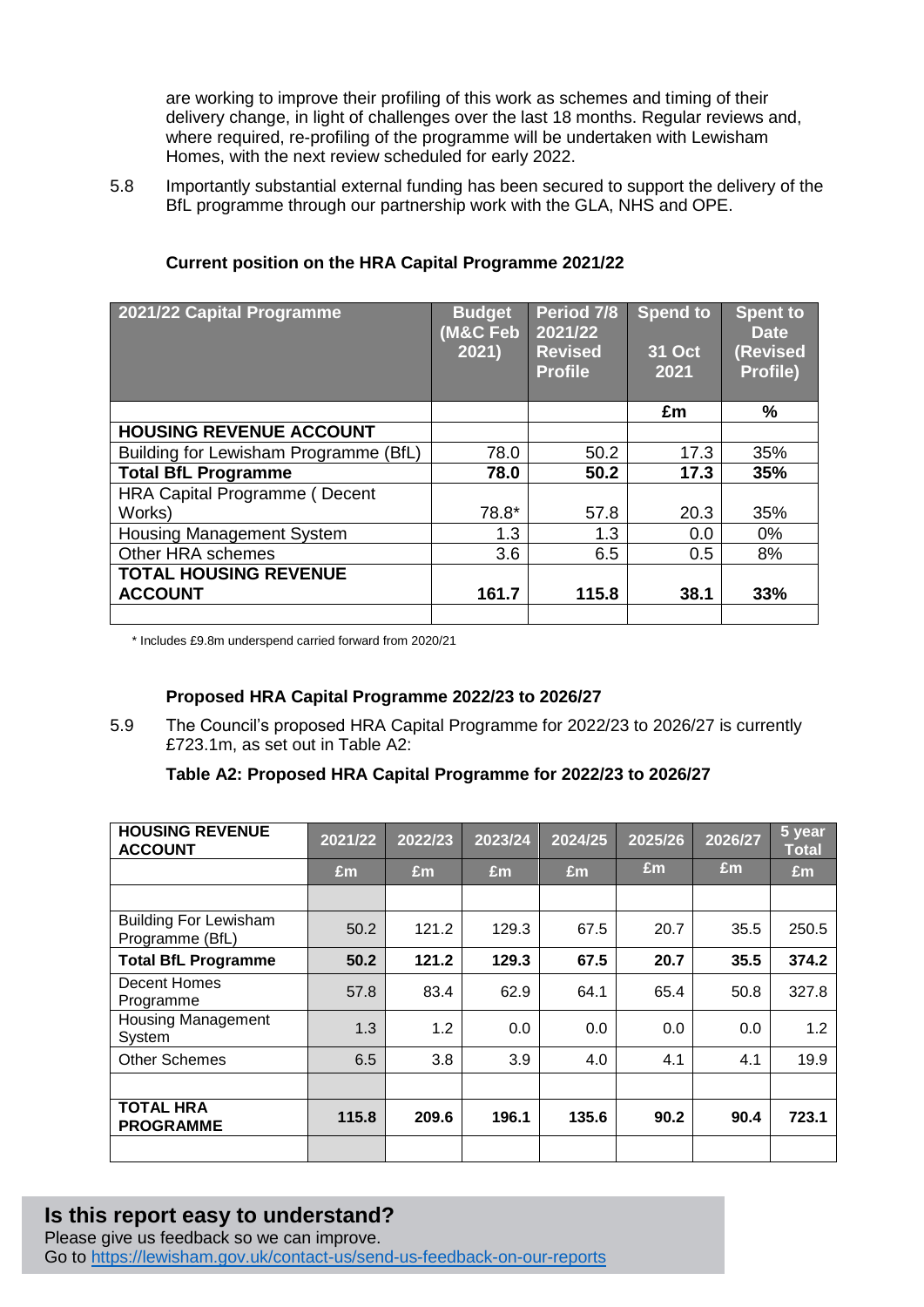5.10 The resources available to finance the proposed Capital Programme are as set out in Table A3 below:

|                                          | 21/22 | 22/23 | 23/24 | 24/25 | 2/526 | 26/27 | 5 Year<br><b>Total</b> |
|------------------------------------------|-------|-------|-------|-------|-------|-------|------------------------|
|                                          | £m    | £m    | £m    | £m    | £m    | £m    | £m                     |
| <b>Housing Revenue</b><br><b>Account</b> |       |       |       |       |       |       |                        |
| <b>Prudential Borrowing</b>              | 26.1  | 109.4 | 140.0 | 69.7  | 30.0  | 48.4  | 397.5                  |
| Grants                                   | 3.0   | 40.2  | 15.8  | 19.2  | 13.5  | 15.3  | 104.0                  |
| <b>RTB Receipts</b>                      | 0.7   | 9.1   | 13.5  | 4.4   | 0.1   | 0.0   | 27.1                   |
| <b>Sale Receipts</b>                     | 0.0   | 3.5   | 1.1   | 16.9  | 20.7  | 0.4   | 42.6                   |
| <b>Other Receipts</b>                    | 0.0   | 20.0  | 0.0   | 0.0   | 0.0   | 0.0   | 20.0                   |
| Reserves / Revenue /<br><b>MRR</b>       | 86.0  | 27.4  | 25.7  | 25.4  | 25.9  | 26.3  | 131.9                  |
| <b>Total HRA</b><br><b>Resources</b>     | 115.8 | 209.6 | 196.1 | 135.6 | 90.2  | 90.4  | 723.1                  |

## **Table A3: Proposed HRA Capital Programme Resources for 2022/23 to 2026/27**

- 5.11 Detailed proposals, specific scheme funding arrangements, and procurement approach will be brought forward to Members for decision as individual projects are worked up and brought forward. Should this lead to changes being required to the plan these will be reported as part of the regular monitoring information provided and budgets reprofiled accordingly.
- 5.12 Members will also note the significant proposed rise in prudential borrowing of £373.8m, primarily to fund the Building for Lewisham Capital plans.
- 5.13 The HRA Capital Programme will be further updated to include future grants, once these are known and will also include the year-end outturn expenditure and resourcing. This is expected to be reported to Members before the summer recess and will not impact on delivery of the Programme for 2022/23.

#### **HRA Capital Programme**

- 5.14 Lewisham Homes are responsible for ensuring council owned stock under their management is brought up to and maintained to a decent homes level, covering both internal and external works. Lewisham Homes are leading on the delivery of the decent programme (under delegated powers) in consultation and agreement with the Council. This needs to incorporate fire safety works and the priorities on stock condition identified in 2020/21.
- 5.15 The results of the stock condition survey, together with the requirements for fire related works, sustainability and health and safety works are all included within the updated HRA financial model. This shows that for the 30 year period from 2020/21 a total investment of £967.5m (before inflation & fees) is required. This includes £633.8m related to the stock condition survey results.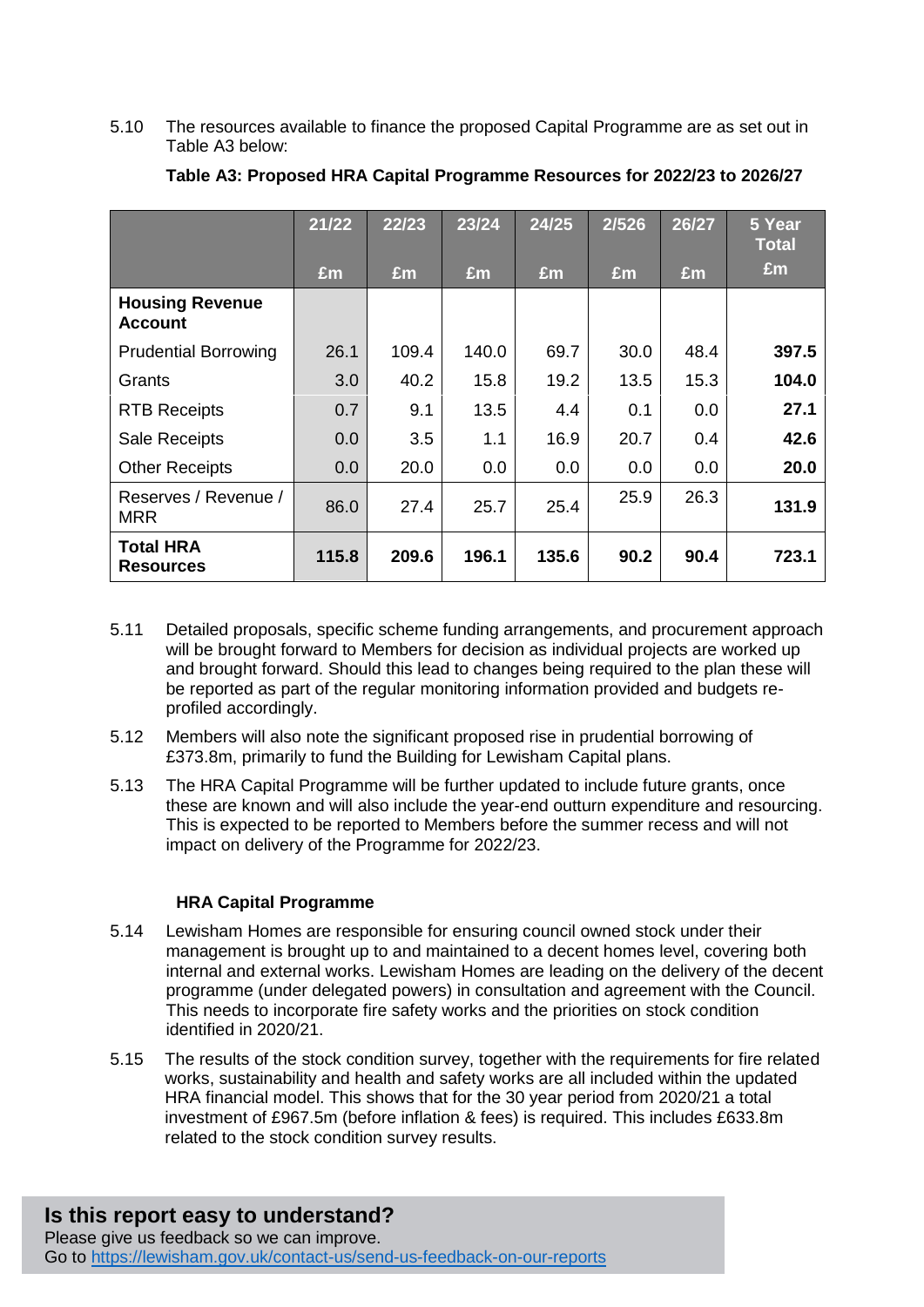- 5.16.1 Following on from recent issues highlighted, an action plan has been developed to manage the problems related to damp and disrepair. These include undertaking property MOT's, to fully identify damp & disrepair within the Councils stock managed by Lewisham Homes with the target of completing 1,000 MOT's by the end of March 2022.
- 5.16.2 Lewisham Homes are also conducting urgent reviews and physical inspections of every property on their damp and disrepair logs.
- 5.16.3 Once the results of the MOT's/surveys are known, repairs and follow-up actions will be taken to resolve the issues. This may require the allocation of additional resources of up to £1.0m which are not currently forecast within the current HRA budget allocations. Discussions are on-going with Lewisham Homes on how to fund this request.
- 5.16.4 The current stock condition survey shows that 2,400 properties have been identified as suffering from some degree of damp in the stock condition survey,
- 5.16.5 Lewisham Homes are undertaking face to face, briefings with all DLO operatives and supervisors on reporting poor conditions and safeguarding, where it is being emphasised that not reporting is a failure in their duty of care. This is also being raised in contract meetings with external contractors and making it a standard performance monitoring agenda item.
- 5.16.6 A review of all repair orders is being carried out to identify inter-property leak cases. Lewisham Homes will be undertaking calls and visits to check problems are resolved. They will also be ensuring decorative damage and making good is carried out as required.
- 5.16.7 A detailed formal action plan is being developed, and, subject to agreement, the action plan will be populated with timescales and targets for the deliverables and improvements. This plan will be monitored and formally reported against to the Lewisham Homes board and the council.

## **Building for Lewisham Programme update**

- 5.16 The Building for Lewisham (BfL) programme supersedes the Housing Matters Programme. In January 2020, the Mayor and Cabinet approved recommendations to advance and expand the Council's housebuilding programme to meet the corporate objectives set for the period between 2018 and 2022.
- 5.17 The BfL programme will deliver a significant proportion of new council housing for the borough. In addition, funding for feasibility and preparation of planning and tender information for major strategic projects at Ladywell, Achilles Street Estate and Catford has been allocated; as well as funding for wider feasibility studies for sites across the borough.
- 5.18 The Council, via its development agent, Lewisham Homes, is also investigating acquisition opportunities on land and sites from the market. These schemes may offer an opportunity to deliver more homes on an expedited timescale.
- 5.19 The current consolidation of the HRA element of the BfL programme notes funding for 1,322 new homes across a mix of tenures. This has been modelled over a 40 year period and has been inflation-adjusted accordingly. However, the assumptions used in this report represent an over-programming of developments and not all developments modelled will necessarily come forward. Therefore, this represents the most budgetintensive scenario. The financial and programme risk associated with the BfL programme will be monitored closely and mitigations implemented accordingly. Should any material changes to this budget be required, approval from Members will be

# **Is this report easy to understand?**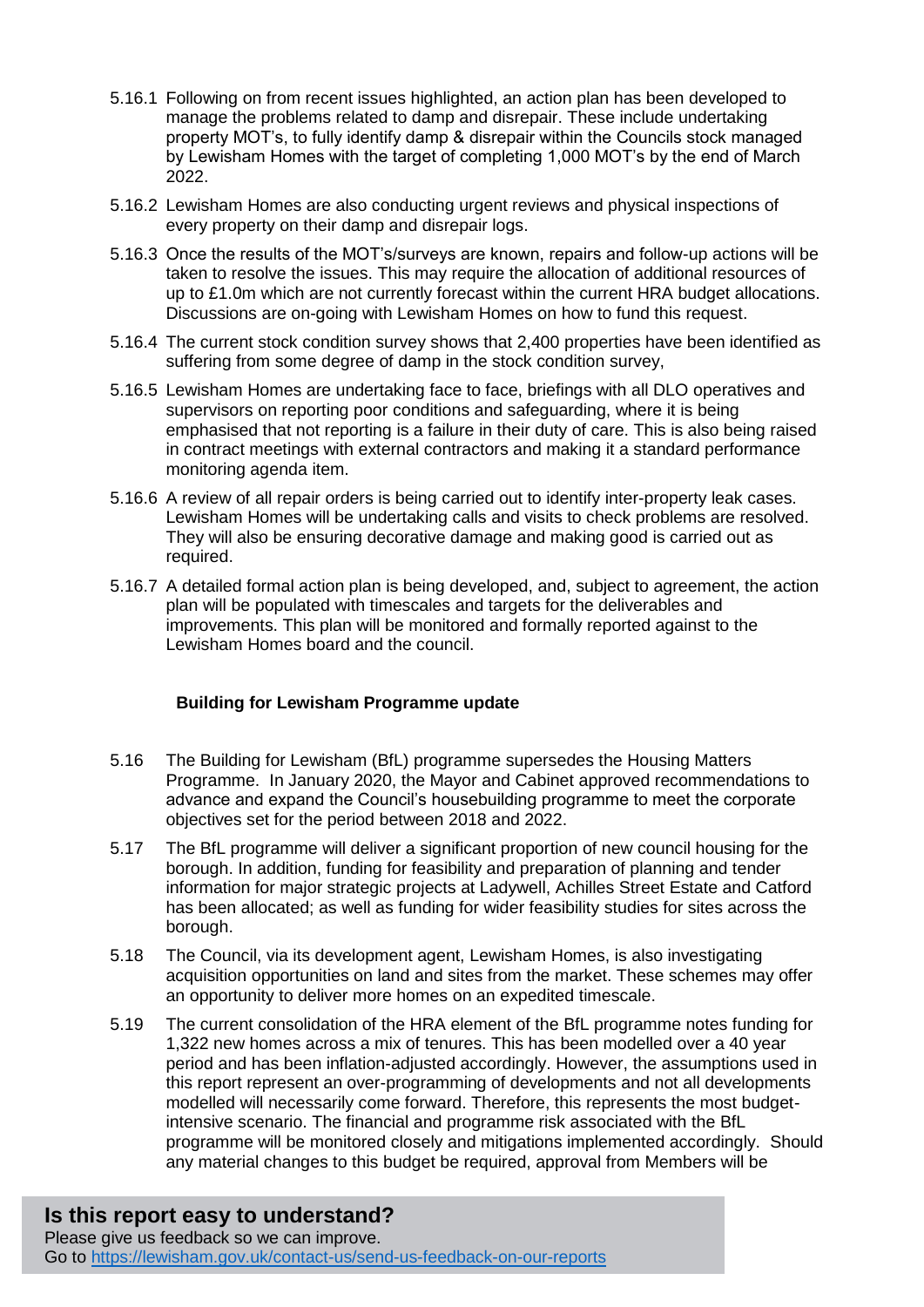sought. It should be noted that any new homes funded through the General Fund are not included in these figures. It should also be noted that 199 social homes have been completed since 2018 with a further 779 forecast to complete or be under construction by the end of this financial year. This means that 978 social homes will be complete and under construction in the 2018-22 period.

The table A3 below shows the schemes within the HRA BfL programme as at September 2021

|                                                             | No.<br>0f<br>Units | Total<br>Scheme<br>Cost | Sales &<br>Grant<br>Income | Borrowing | <b>NPV</b> |
|-------------------------------------------------------------|--------------------|-------------------------|----------------------------|-----------|------------|
|                                                             |                    | £m                      | £m                         | £m        | £m         |
| Complete / On Site                                          | 228                | 87.49                   | $-29.70$                   | 57.80     | $-3.91$    |
| M&C approved BfL<br>Programme schemes<br>in design/planning | 242                | 92.92                   | $-31.05$                   | 61.87     | $-6.29$    |
| M&C approved<br>pipeline schemes                            | 550                | 238.03                  | $-131.43$                  | 106.60    | $-7.25$    |
| Council pipeline<br>schemes pending<br>M&C approval         | 302                | 114.37                  | $-62.03$                   | 52.33     | $-3.90$    |
| Total                                                       | 1,322              | 532.80                  | -254.21                    | 278.60    | $-21.35$   |

#### **Table A3: Current HRA BfL Programme (September 2021)**

#### **Breakdown of Homes to be delivered**

| <b>Total</b>                         | 1,322 |            |
|--------------------------------------|-------|------------|
| Sale                                 |       | 104 7.87%  |
| <b>Shared Ownership</b>              |       | 328 24.81% |
| Social Rent & London Affordable Rent | 890   | 67.32%     |

5.20 The paragraphs below set out a descriptive overview of the key delivery objectives of the some of the HRA capital programme major projects contained within the HRA BfL programme

Ladywell Leisure Centre Development Site

5.21 This mixed-use development will see approximately 106 new homes come forward in addition to the 24 homes that are in the PLACE building. The Council, through Lewisham Homes, will directly deliver these new homes.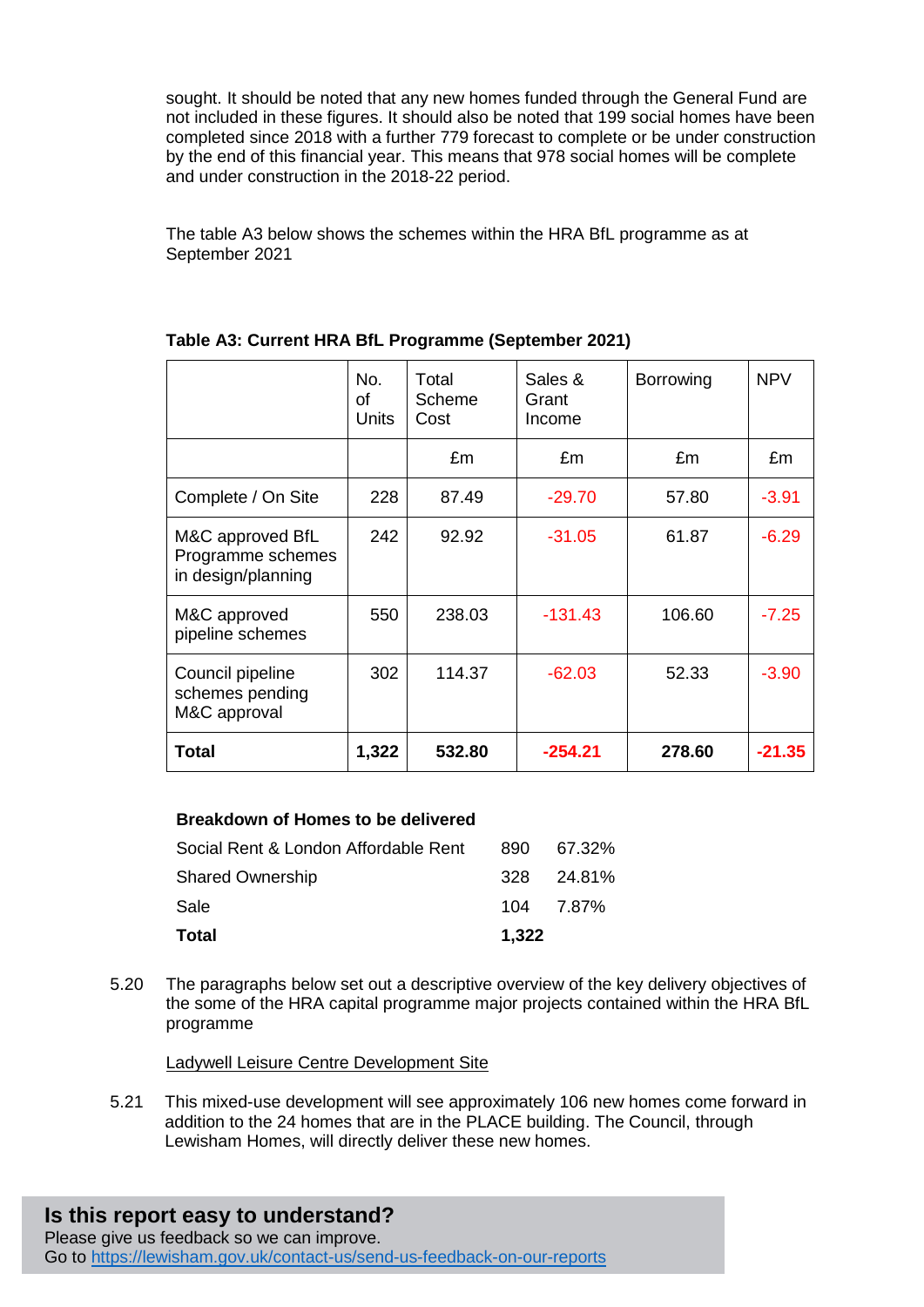#### Achillies Street

5.22 Residents on the Achilles Street Estate have voted for the redevelopment of the estate to go ahead. Work is underway to carry out due diligence and the design team has been appointed with estate residents. The design process is underway. The scheme will deliver new homes for all existing residents as well as a significant number of new council owned homes for social rent.

#### Creekside Development

5.23 The scheme is under construction and will deliver 56 homes (22 London Affordable Rent and 34 Shared Ownership homes) as well as commercial uses at ground floor. The scheme is due to complete in September 2022.

#### Buy Back Programme

5.24 The proposal is to purchase 100 homes, with a focus on buying back ex-council homes but will include private properties where appropriate. The buyback programme was approved by Mayor and Cabinet in November and will run from November 2021 to March 2023.

## **6. Consultation on the budget**

6.1 In setting the various budgets, it is important to have extensive engagement with citizens to consider the overarching challenge facing public services in Lewisham over the next few years. To this end, the Council has undertaken a range of engagement and specific consultation exercises. The specific consultation exercises for the HRA was:

#### Rent Setting and Housing Panel

- 6.2 As in previous years, tenants' consultation was undertaken via Housing Panel meetings. This provided tenant representatives of Lewisham Homes with an opportunity on 24th November 2021 at the joint Housing Panel meeting to consider the positions and to feedback any views to Mayor & Cabinet. Tenant representatives of Brockley convened their Brockley Residents' Board on 10<sup>th</sup> November 2021 to hear the proposals and fed back.
- 6.3 Details of comments from the residents' meetings have been set out in Appendix X2 and X3.

## **7. Financial implications**

7.1 This entire report deals with the Council's Budget. Therefore, the financial implications are explained throughout.

## **8. Legal implications**

Housing Revenue Account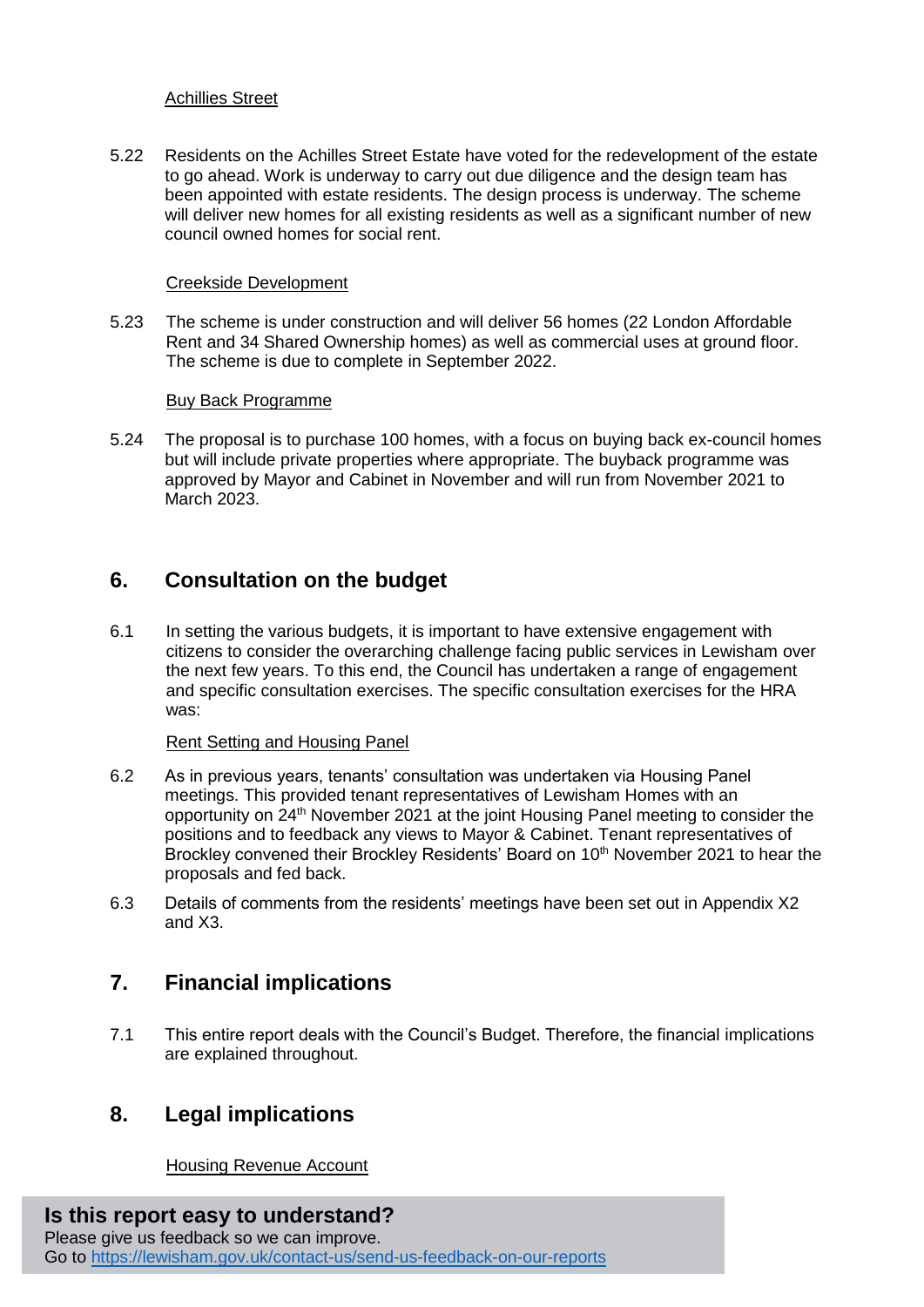- 8.1 Section 24 of the Housing Act 1985 provides that a local authority may make such reasonable charges as they determine for the tenancy or occupation of their houses. The Council must review rents from time to time and make such charges as circumstances require.
- 8.2 Under the Local Government and Housing Act 1989, the Council is obliged to maintain a separate HRA (Section 74) and by Section 76 must prevent a debit balance on that account. Rents must therefore be set to avoid such a debit.
- 8.3 By Schedule 4 of the same Act where benefits or amenities arising out of a housing authority functions are provided for persons housed by the authority but are shared by the community, the Authority must make such contribution to the HRA from their other revenues to properly reflect the community's share of the benefits/amenities.
- 8.4 The process for varying the terms of a secure tenancy is set out in Sections 102 and 103 of the Housing Act 1985. It requires the Council to serve notice of variation at least four weeks before the effective date; the provision of sufficient information to explain the variation; and an opportunity for the tenant to serve a Notice to Quit ending their tenancy.
- 8.5 Where the outcome of the rent setting process involves significant changes to housing management practice or policy, further consultation may be required with the tenants' affected in accordance with section 105 of the Housing Act 1985.
- 8.6 Part 7 of the Localism Act 2011 abolished HRA subsidy and moved to a system of self financing in which Councils are allowed to keep the rents received locally to support their housing stock. Section 174 of the same Act provides for agreements between the Secretary of State and Councils to allow Councils not to have to pay a proportion of their capital receipts to the Secretary of State if he/she approves the purpose to which it would be put.

# **9. Equalities implications**

9.1 The Equality Act 2010 (the Act) introduced the public sector equality duty (the equality duty or the duty). It covers the following nine protected characteristics: age, disability, gender reassignment, marriage and civil partnership, pregnancy and maternity, race, religion or belief, sex and sexual orientation.

In summary, the Council must, in the exercise of its functions, have due regard to the need to:

eliminate unlawful discrimination, harassment and victimisation and other conduct prohibited by the Act.

advance equality of opportunity between people who share a protected characteristic and those who do not.

foster good relations between people who share a protected characteristic and those who do not.

- 9.2 The duty continues to be a "have regard duty", and the weight to be attached to it is a matter for the Mayor and Cabinet, bearing in mind the issues of relevance and proportionality. It is not an absolute requirement to eliminate unlawful discrimination, advance equality of opportunity or foster good relations. Assessing the potential impact on equality of proposed changes to policies, procedures and practices is one of the key ways in which the Council can demonstrate that they have had 'due regard'.
- 9.3 The Equality and Human Rights Commission issued Technical Guidance on the Public Sector Equality Duty and statutory guidance entitled "Equality Act 2010 Services,

# **Is this report easy to understand?**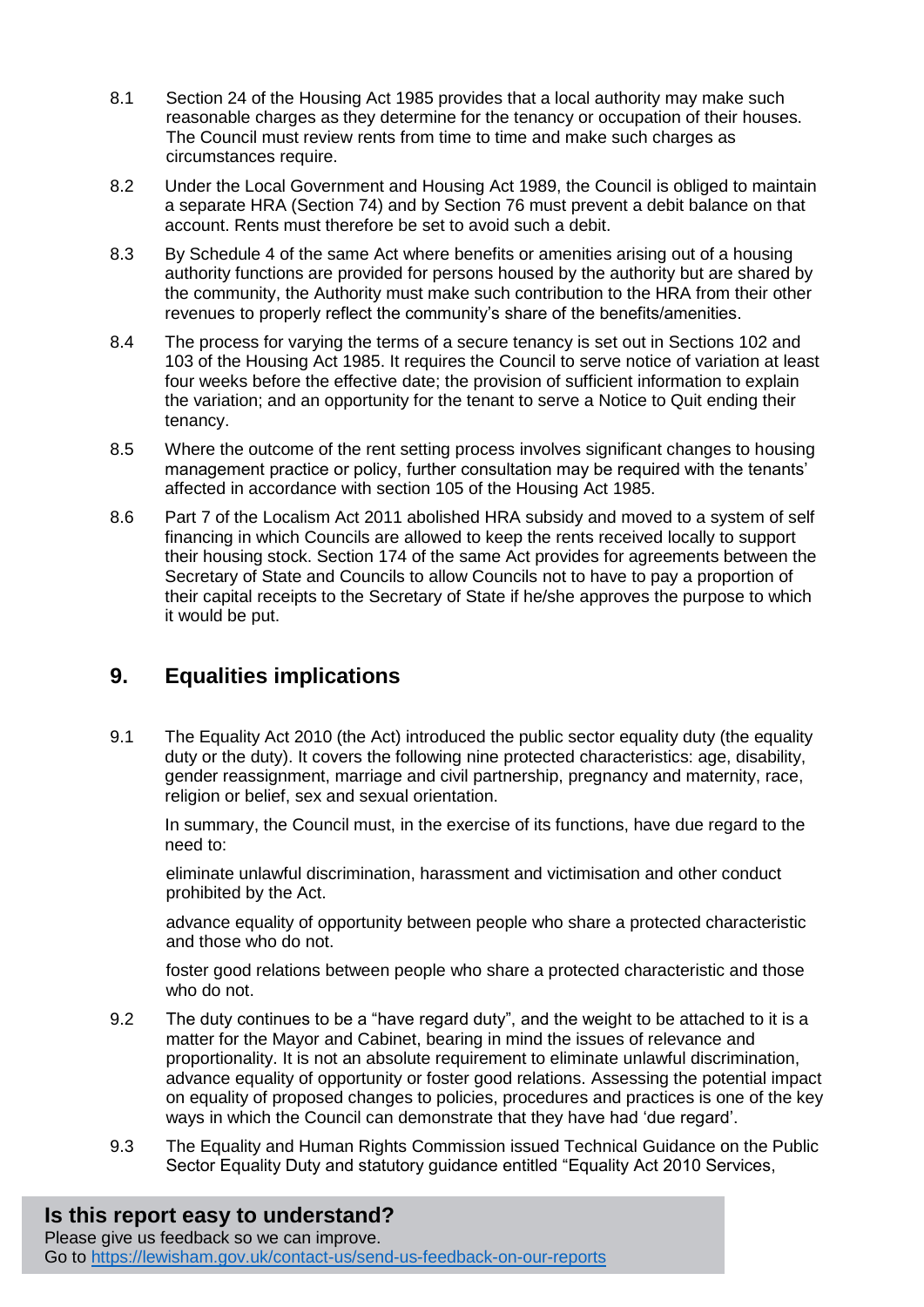Public Functions & Associations Statutory Code of Practice". The Council must have regard to the statutory code in so far as it relates to the duty and attention is drawn to Chapter 11 which deals particularly with services and public functions. The Technical Guidance also covers what public authorities should do to meet the duty. This includes steps that are legally required, as well as recommended actions. The guidance does not have statutory force but nonetheless regard should be had to it, as failure to do so without compelling reason would be of evidential value. The statutory code and the technical guidance can be found at: [http://www.equalityhumanrights.com/legal-and](http://www.equalityhumanrights.com/legal-and-policy/equality-act/equality-act-codes-of-practice-and-technical-guidance/)[policy/equality-act/equality-act-codes-of-practice-and-technical-guidance/](http://www.equalityhumanrights.com/legal-and-policy/equality-act/equality-act-codes-of-practice-and-technical-guidance/)

- 9.4 The Equality and Human Rights Commission (EHRC) has previously issued five guides for public authorities in England giving advice on the equality duty:
	- 1. The essential guide to the public sector equality duty
	- 2. Meeting the equality duty in policy and decision-making
	- 3. Engagement and the equality duty
	- 4. Equality objectives and the equality duty
	- 5. Equality information and the equality duty
- 9.5 The essential guide provides an overview of the equality duty requirements including the general equality duty, the specific duties, and who they apply to. It covers what public authorities should do to meet the duty including steps that are legally required, as well as recommended actions. The other four documents provide more detailed guidance on key areas and advice on good practice. Further information and resources are available at: [http://www.equalityhumanrights.com/advice-and-guidance/public](http://www.equalityhumanrights.com/advice-and-guidance/public-sector-equality-duty/guidance-on-the-equality-duty/)[sector-equality-duty/guidance-on-the-equality-duty/](http://www.equalityhumanrights.com/advice-and-guidance/public-sector-equality-duty/guidance-on-the-equality-duty/)
- 9.6 The EHRC has also issued Guidance entitled "Making Fair Financial Decisions". It appears at Appendix Y9 and attention is drawn to its contents.
- 9.7 Assessing impact on equality is not an end to itself and it should be tailored to, and be proportionate to, the decision being made. Whether it is proportionate for the Council to conduct an Equalities Analysis Assessment of the impact on equality of a financial decision or not depends on its relevance to the Authority's particular function and its likely impact on people from protected groups, including staff.
- 9.8 Where proposals are anticipated to have an impact on staffing levels, it will be subject to consultation as stipulated within the Council's Employment/Change Management policies, and services will be required to undertake an Equalities Analysis Assessment (EAA) as part of their restructuring process.
- 9.9 It is also important to note that the Council is subject to the Human Rights Act, and should therefore, also consider the potential impact their particular decisions could have on human rights. Where particular cuts have such implications, they must be dealt with and considered in relation to those particular proposals before any final decision is made.

# **10. Climate change and environmental implications**

- 10.1 Section 40 of the Natural Environment and Rural Communities Act 2006 states that: 'every public authority must, in exercising its functions, have regard, so far as is consistent with the proper exercise of those functions, to the purpose of conserving biodiversity'.
- 10.2 Overall there are limited changes to the budget structure and service funded either from agreed reductions or pressures funded. The environment considerations for any cuts were specifically considered as part of those proposals agreed by M&C. The

#### **Is this report easy to understand?** Please give us feedback so we can improve.

Go to<https://lewisham.gov.uk/contact-us/send-us-feedback-on-our-reports>